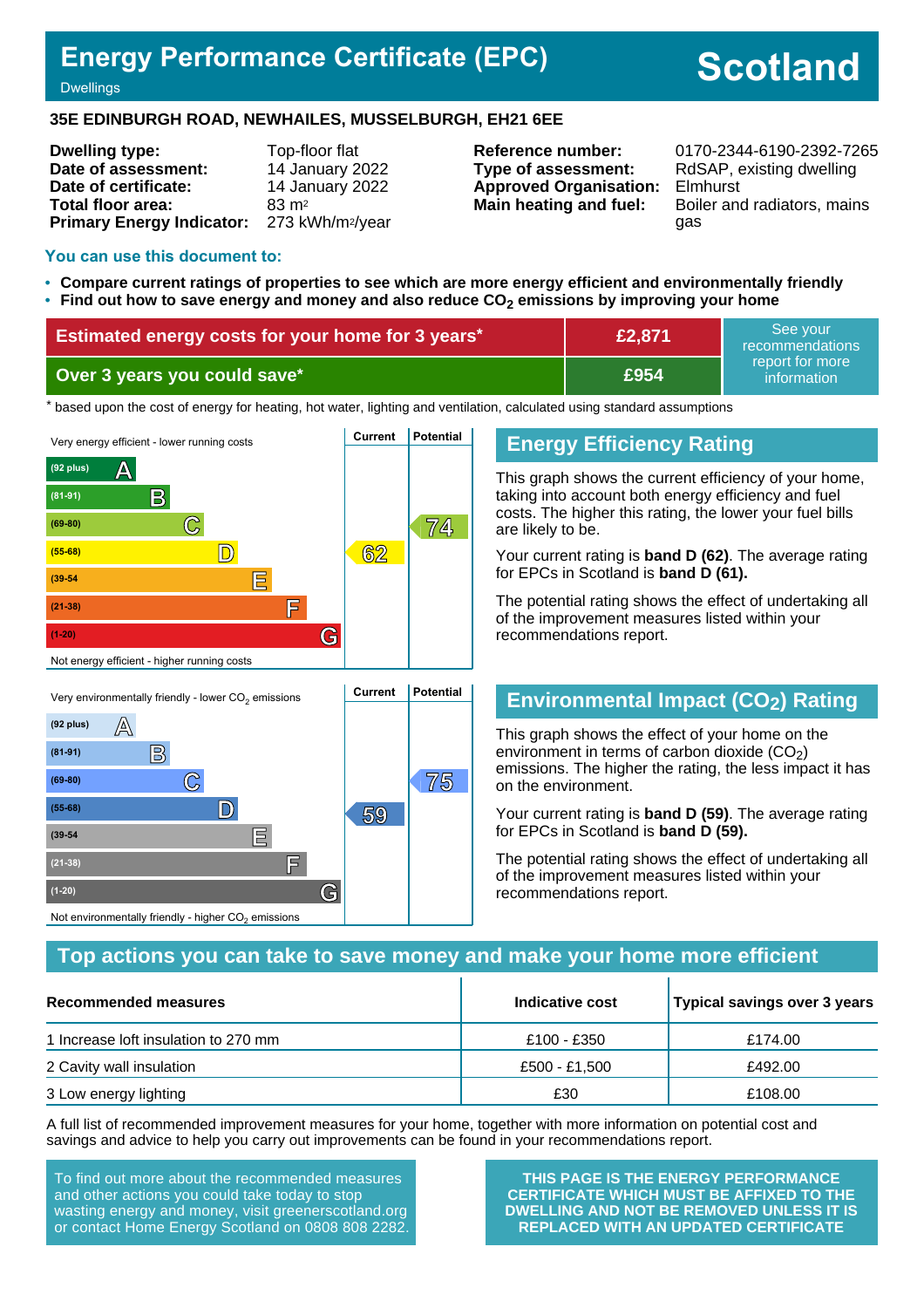## 35E EDINBURGH ROAD, NEWHAILES, MUSSELBURGH, EH21 6EE 14 January 2022 RRN: 0170-2344-6190-2392-7265

## **Summary of the energy performance related features of this home**

This table sets out the results of the survey which lists the current energy-related features of this home. Each element is assessed by the national calculation methodology; 1 star = very poor (least efficient), 2 stars = poor, 3 stars = average, 4 stars = good and 5 stars = very good (most efficient). The assessment does not take into consideration the condition of an element and how well it is working. 'Assumed' means that the insulation could not be inspected and an assumption has been made in the methodology, based on age and type of construction.

| <b>Element</b>        | <b>Description</b>                                                                                    | <b>Energy Efficiency</b> | Environmental  |
|-----------------------|-------------------------------------------------------------------------------------------------------|--------------------------|----------------|
| Walls                 | Cavity wall, as built, no insulation (assumed)<br>Cavity wall, as built, partial insulation (assumed) | ★★☆☆☆<br>★★★☆☆           | ★★☆☆☆<br>★★★☆☆ |
| Roof                  | Pitched, 100 mm loft insulation                                                                       | ★★★☆☆                    | ★★★☆☆          |
| Floor                 | (another dwelling below)                                                                              |                          |                |
| <b>Windows</b>        | Fully double glazed                                                                                   | ★★★☆☆                    | ★★★☆☆          |
| Main heating          | Boiler and radiators, mains gas                                                                       | ★★★★☆                    | ★★★★☆          |
| Main heating controls | Programmer, TRVs and bypass                                                                           | ★★★☆☆                    | ★★★☆☆          |
| Secondary heating     | Room heaters, electric                                                                                |                          |                |
| Hot water             | From main system                                                                                      | ★★★★☆                    | ★★★★☆          |
| Lighting              | Low energy lighting in 40% of fixed outlets                                                           | ★★★☆☆                    | ★★★☆☆          |

## **The energy efficiency rating of your home**

Your Energy Efficiency Rating is calculated using the standard UK methodology, RdSAP. This calculates energy used for heating, hot water, lighting and ventilation and then applies fuel costs to that energy use to give an overall rating for your home. The rating is given on a scale of 1 to 100. Other than the cost of fuel for electrical appliances and for cooking, a building with a rating of 100 would cost almost nothing to run.

As we all use our homes in different ways, the energy rating is calculated using standard occupancy assumptions which may be different from the way you use it. The rating also uses national weather information to allow comparison between buildings in different parts of Scotland. However, to make information more relevant to your home, local weather data is used to calculate your energy use,  $CO<sub>2</sub>$  emissions, running costs and the savings possible from making improvements.

## **The impact of your home on the environment**

One of the biggest contributors to global warming is carbon dioxide. The energy we use for heating, lighting and power in our homes produces over a quarter of the UK's carbon dioxide emissions. Different fuels produce different amounts of carbon dioxide for every kilowatt hour (kWh) of energy used. The Environmental Impact Rating of your home is calculated by applying these 'carbon factors' for the fuels you use to your overall energy use.

The calculated emissions for your home are 48 kg  $CO<sub>2</sub>/m<sup>2</sup>/yr$ .

The average Scottish household produces about 6 tonnes of carbon dioxide every year. Based on this assessment, heating and lighting this home currently produces approximately 4.0 tonnes of carbon dioxide every year. Adopting recommendations in this report can reduce emissions and protect the environment. If you were to install all of these recommendations this could reduce emissions by 1.5 tonnes per year. You could reduce emissions even more by switching to renewable energy sources.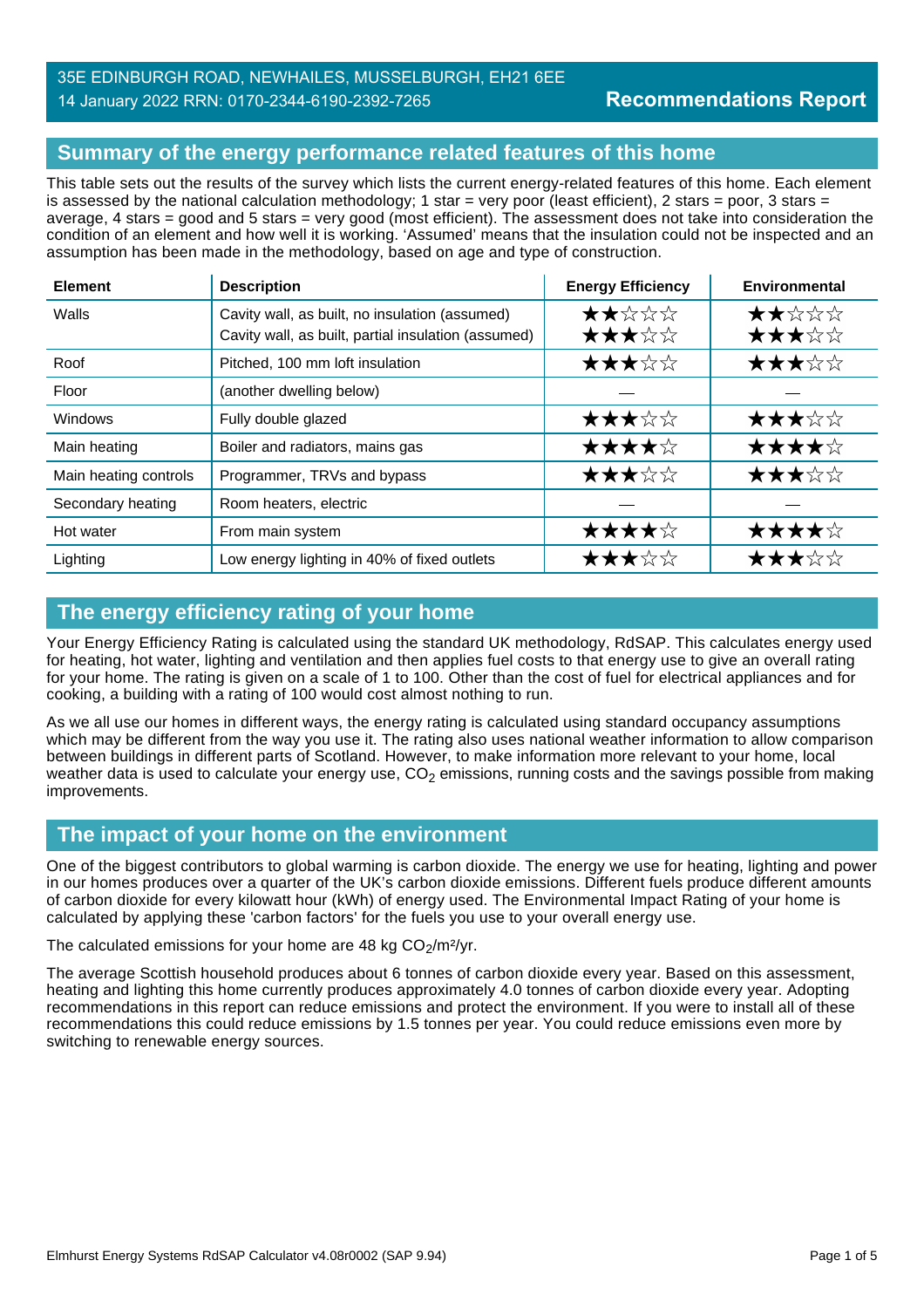## **Estimated energy costs for this home**

| <b>ESMINIQUE CITETAT COSTS TOT MIS HUIHC</b> |                             |                               |                                 |  |
|----------------------------------------------|-----------------------------|-------------------------------|---------------------------------|--|
|                                              | <b>Current energy costs</b> | <b>Potential energy costs</b> | <b>Potential future savings</b> |  |
| <b>Heating</b>                               | £2,214 over 3 years         | £1,419 over 3 years           |                                 |  |
| <b>Hot water</b>                             | £312 over 3 years           | £282 over 3 years             | <b>You could</b>                |  |
| Lighting                                     | £345 over 3 years           | £216 over 3 years             | save £954                       |  |
|                                              | Totals £2,871               | £1,917                        | over 3 years                    |  |

These figures show how much the average household would spend in this property for heating, lighting and hot water. This excludes energy use for running appliances such as TVs, computers and cookers, and the benefits of any electricity generated by this home (for example, from photovoltaic panels). The potential savings in energy costs show the effect of undertaking all of the recommended measures listed below.

## **Recommendations for improvement**

The measures below will improve the energy and environmental performance of this dwelling. The performance ratings after improvements listed below are cumulative; that is, they assume the improvements have been installed in the order that they appear in the table. Further information about the recommended measures and other simple actions to take today to save money is available from the Home Energy Scotland hotline which can be contacted on 0808 808 2282. Before carrying out work, make sure that the appropriate permissions are obtained, where necessary. This may include permission from a landlord (if you are a tenant) or the need to get a Building Warrant for certain types of work.

| <b>Recommended measures</b> |                                              |                        | <b>Typical saving</b> | <b>Rating after improvement</b> |                    |
|-----------------------------|----------------------------------------------|------------------------|-----------------------|---------------------------------|--------------------|
|                             |                                              | <b>Indicative cost</b> | per year              | <b>Energy</b>                   | <b>Environment</b> |
|                             | Increase loft insulation to 270 mm           | £100 - £350            | £58                   | <b>D 64</b>                     | 62                 |
|                             | Cavity wall insulation                       | £500 - £1,500          | £164                  | C 71                            | C71                |
| 3                           | Low energy lighting for all fixed outlets    | £30                    | £36                   | C <sub>72</sub>                 | C72                |
| $\overline{4}$              | Replace boiler with new condensing<br>boiler | £2,200 - £3,000        | £60                   | C 74                            | 75                 |

#### **Alternative measures**

There are alternative improvement measures which you could also consider for your home. It would be advisable to seek further advice and illustration of the benefits and costs of such measures.

- External insulation with cavity wall insulation
- Micro CHP

## **Choosing the right improvement package**

For free and impartial advice on choosing suitable measures for your property, contact the Home Energy Scotland hotline on 0808 808 2282 or go to www.greenerscotland.org.

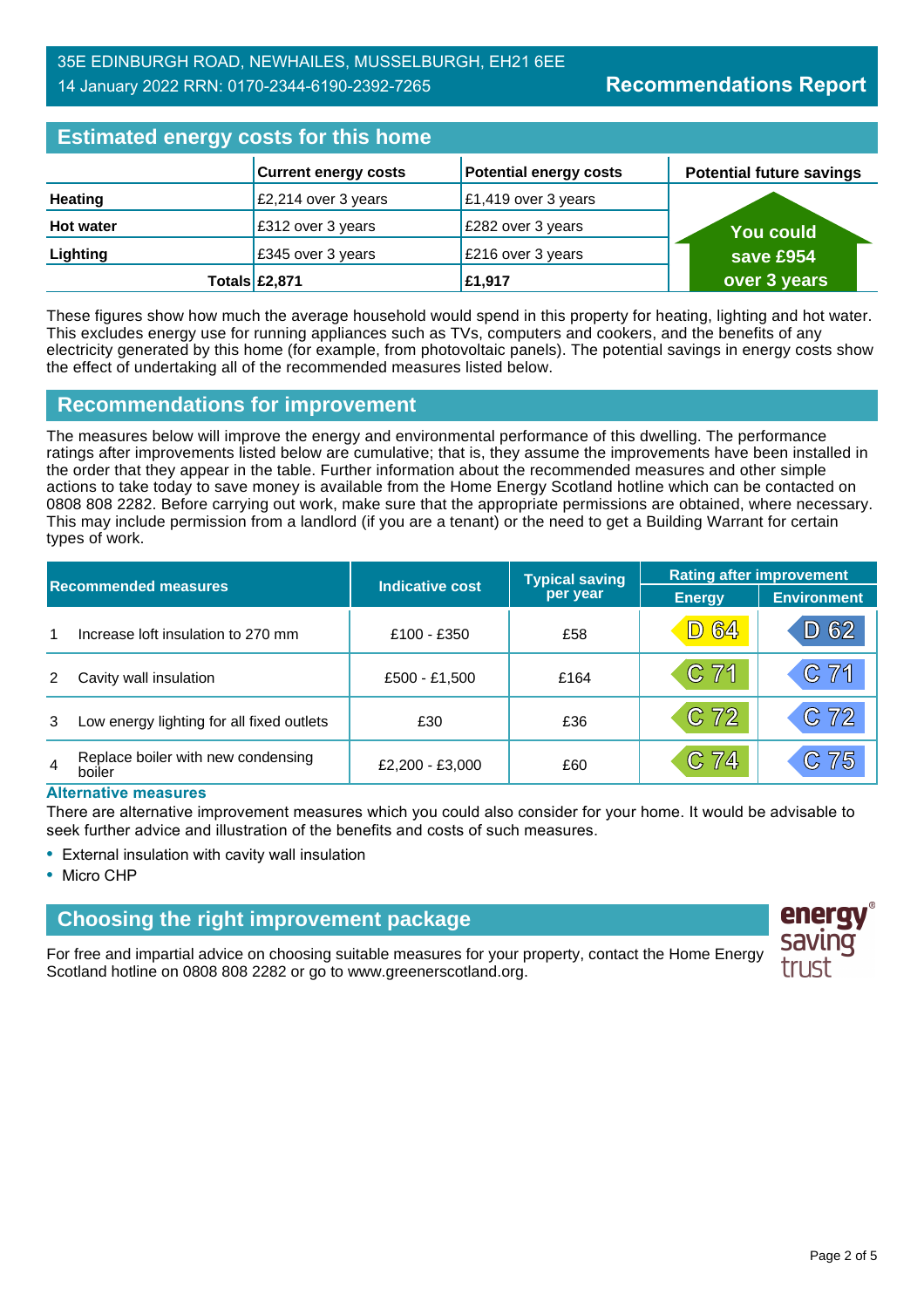## **About the recommended measures to improve your home's performance rating**

This section offers additional information and advice on the recommended improvement measures for your home

#### **1 Loft insulation**

Loft insulation laid in the loft space or between roof rafters to a depth of at least 270 mm will significantly reduce heat loss through the roof; this will improve levels of comfort, reduce energy use and lower fuel bills. Insulation should not be placed below any cold water storage tank, any such tank should also be insulated on its sides and top, and there should be boarding on battens over the insulation to provide safe access between the loft hatch and the cold water tank. The insulation can be installed by professional contractors but also by a capable DIY enthusiast. Loose granules may be used instead of insulation quilt; this form of loft insulation can be blown into place and can be useful where access is difficult. The loft space must have adequate ventilation to prevent dampness; seek advice about this if unsure. Further information about loft insulation and details of local contractors can be obtained from the National Insulation Association (www.nationalinsulationassociation.org.uk).

#### **2 Cavity wall insulation**

Cavity wall insulation, to fill the gap between the inner and outer layers of external walls with an insulating material, reduces heat loss; this will improve levels of comfort, reduce energy use and lower fuel bills. The insulation material is pumped into the gap through small holes that are drilled into the outer walls, and the holes are made good afterwards. As specialist machinery is used to fill the cavity, a professional installation company should carry out this work, and they should carry out a thorough survey before commencing work to ensure that this type of insulation is suitable for this home and its exposure. They should also provide a guarantee for the work and handle any building standards issues. Further information about cavity wall insulation and details of local installers can be obtained from the National Insulation Association (www.nationalinsulationassociation.org.uk).

#### **3 Low energy lighting**

Replacement of traditional light bulbs with energy saving bulbs will reduce lighting costs over the lifetime of the bulb, and they last many times longer than ordinary light bulbs. Low energy lamps and fittings are now commonplace and readily available. Information on energy efficiency lighting can be found from a wide range of organisations, including the Energy Saving Trust (http://www.energysavingtrust.org.uk/home-energyefficiency/lighting).

#### **4 Condensing boiler**

A condensing boiler is capable of much higher efficiencies than other types of boiler, meaning it will burn less fuel to heat this property. This improvement is most appropriate when the existing central heating boiler needs repair or replacement, however there may be exceptional circumstances making this impractical. Condensing boilers need a drain for the condensate which limits their location; remember this when considering remodelling the room containing the existing boiler even if the latter is to be retained for the time being (for example a kitchen makeover). Building regulations generally apply to this work and a building warrant may be required, so it is best to check with your local authority building standards department and seek advice from a qualified heating engineer.

#### **Low and zero carbon energy sources**

Low and zero carbon (LZC) energy sources are sources of energy that release either very little or no carbon dioxide into the atmosphere when they are used. Installing these sources may help reduce energy bills as well as cutting carbon.

**LZC energy sources present:** There are none provided for this home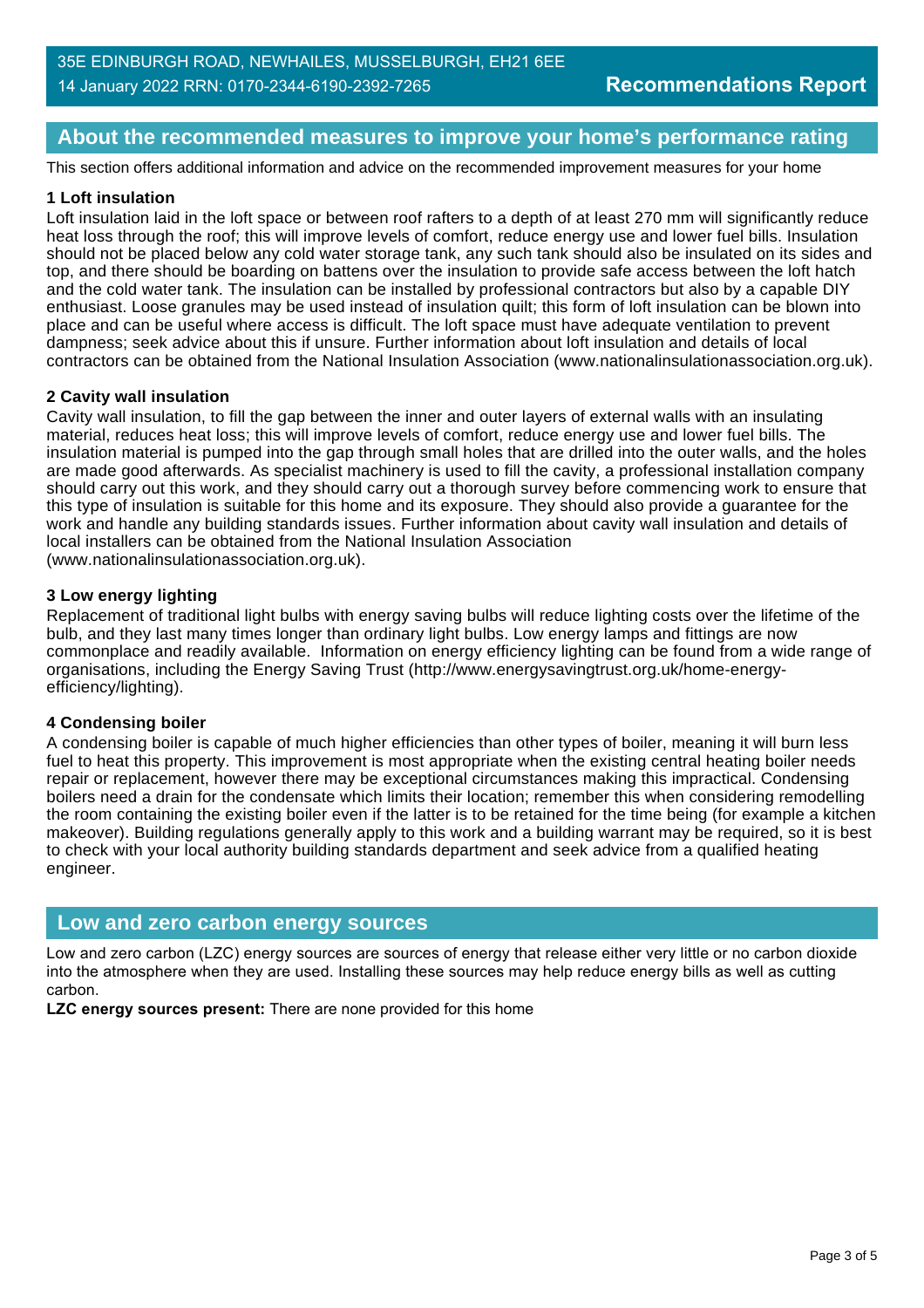## **Your home's heat demand**

You could receive Renewable Heat Incentive (RHI) payments and help reduce carbon emissions by replacing your existing heating system with one that generates renewable heat and, where appropriate, having your loft insulated and cavity walls filled. The estimated energy required for space and water heating will form the basis of the payments. For more information go to www.energysavingtrust.org.uk/scotland/rhi.

| <b>Heat demand</b>           | <b>Existing dwelling</b> | Impact of Joft<br>insulation | Impact of cavity<br>wall insulation | Impact of solid wall<br>insulation |
|------------------------------|--------------------------|------------------------------|-------------------------------------|------------------------------------|
| Space heating (kWh per year) | 9.544                    | (918)                        | (2,593)                             | N/A                                |
| Water heating (kWh per year) | 2.134                    |                              |                                     |                                    |

## **Addendum**

## **About this document**

This Recommendations Report and the accompanying Energy Performance Certificate are valid for a maximum of ten years. These documents cease to be valid where superseded by a more recent assessment of the same building carried out by a member of an Approved Organisation.

The Energy Performance Certificate and this Recommendations Report for this building were produced following an energy assessment undertaken by an assessor accredited by Elmhurst (www.elmhurstenergy.co.uk), an Approved Organisation Appointed by Scottish Ministers. The certificate has been produced under the Energy Performance of Buildings (Scotland) Regulations 2008 from data lodged to the Scottish EPC register. You can verify the validity of this document by visiting www.scottishepcregister.org.uk and entering the report reference number (RRN) printed at the top of this page.

| Assessor's name:            | Mr. Jonathan Hunter              |
|-----------------------------|----------------------------------|
| Assessor membership number: | EES/014665                       |
| Company name/trading name:  | D M Hall Chartered Surveyors LLP |
| Address:                    | 17 Corstorphine Road             |
|                             | Edinburgh                        |
|                             | EH12 6DD                         |
| Phone number:               | 0131 477 6006                    |
| Email address:              | enquiries@dmhall.co.uk           |

If you have any concerns regarding the content of this report or the service provided by your assessor you should in the first instance raise these matters with your assessor and with the Approved Organisation to which they belong. All Approved Organisations are required to publish their complaints and disciplinary procedures and details can be found online at the web address given above.

#### **Use of this energy performance information**

Related party disclosure: No related party

Once lodged by your EPC assessor, this Energy Performance Certificate and Recommendations Report are available to view online at www.scottishepcregister.org.uk, with the facility to search for any single record by entering the property address. This gives everyone access to any current, valid EPC except where a property has a Green Deal Plan, in which case the report reference number (RRN) must first be provided. The energy performance data in these documents, together with other building information gathered during the assessment is held on the Scottish EPC Register and is available to authorised recipients, including organisations delivering energy efficiency and carbon reduction initiatives on behalf of the Scottish and UK governments. A range of data from all assessments undertaken in Scotland is also published periodically by the Scottish Government. Further information on these matters and on Energy Performance Certificates in general, can be found at www.gov.scot/epc.